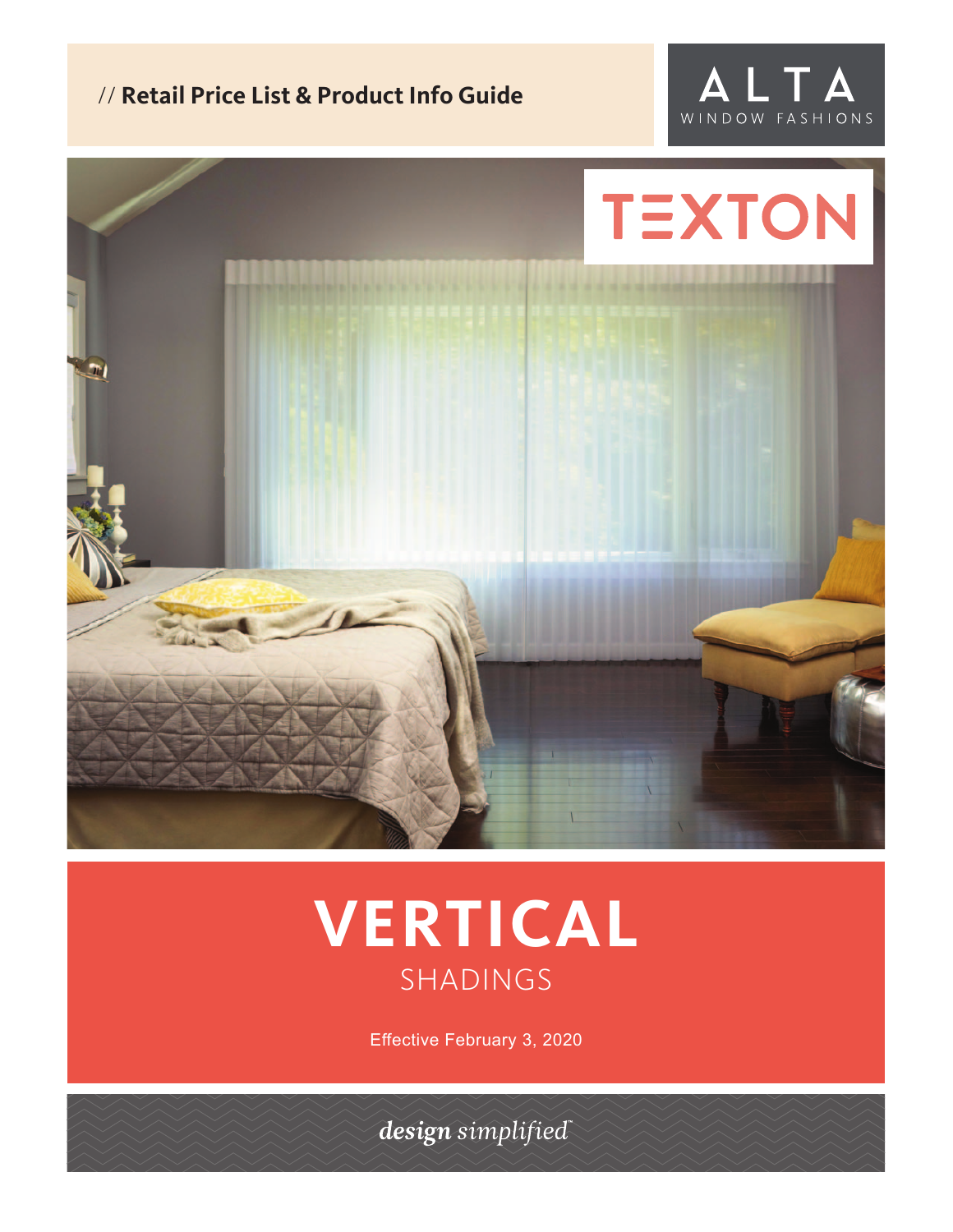# **TABLE OF CONTENTS**

| <b>Product Overview</b> |  |
|-------------------------|--|
|                         |  |
|                         |  |
|                         |  |

### **Pricing Groups**

### **Product Specifications**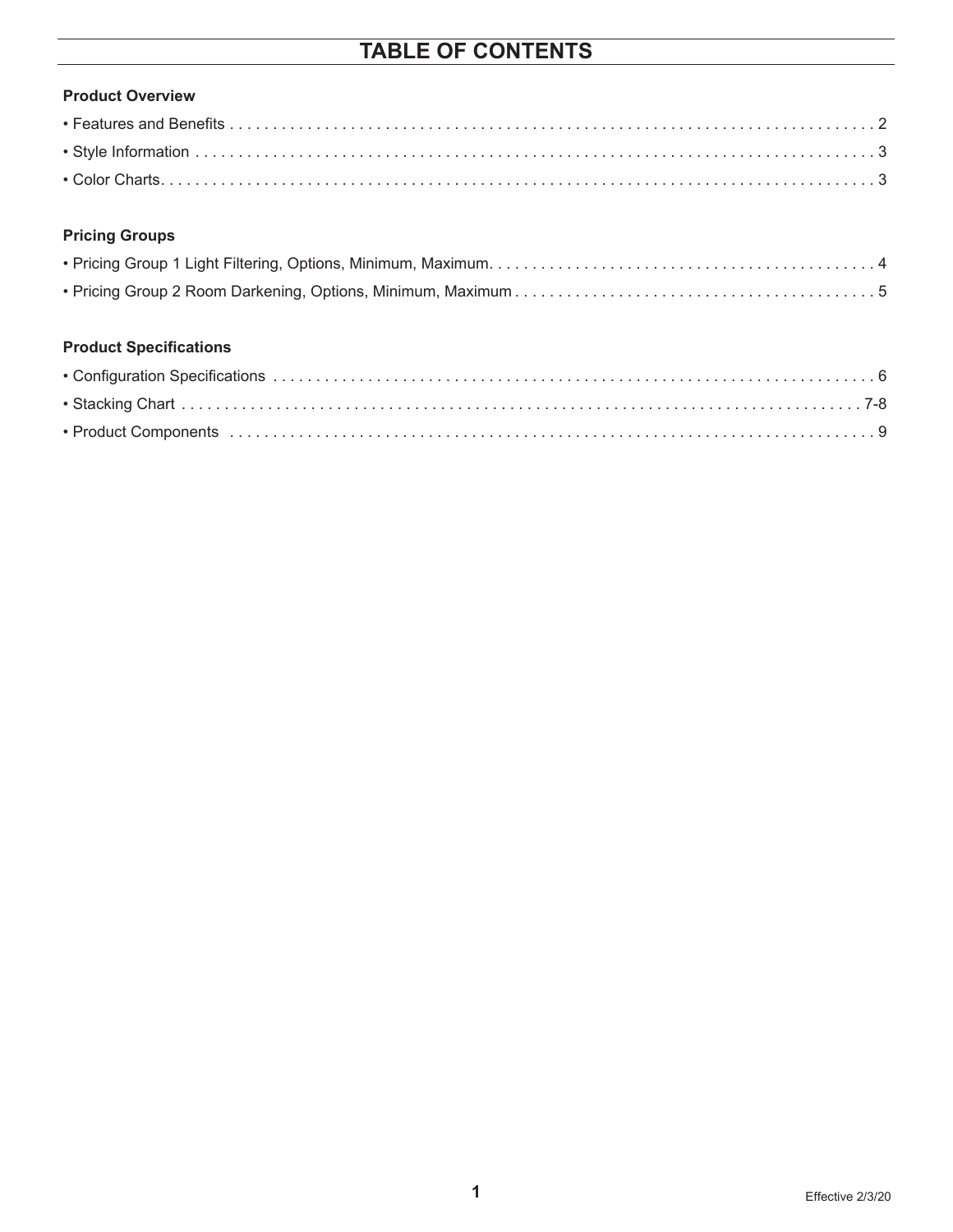## // **Vertical Shadings**



# **FEATURES & BENEFITS**



- Light-dimming and translucent fabrics beautifully complement our Window Shadings, offering a coordinated look in the same room
- Ideal for covering large window expanses and sliding glass doors up to 192" wide and 120" in height
- Control options include a combination wand/cord or moving wand for operating convenience
- Limited Lifetime Warranty on both programs ensures customer satisfaction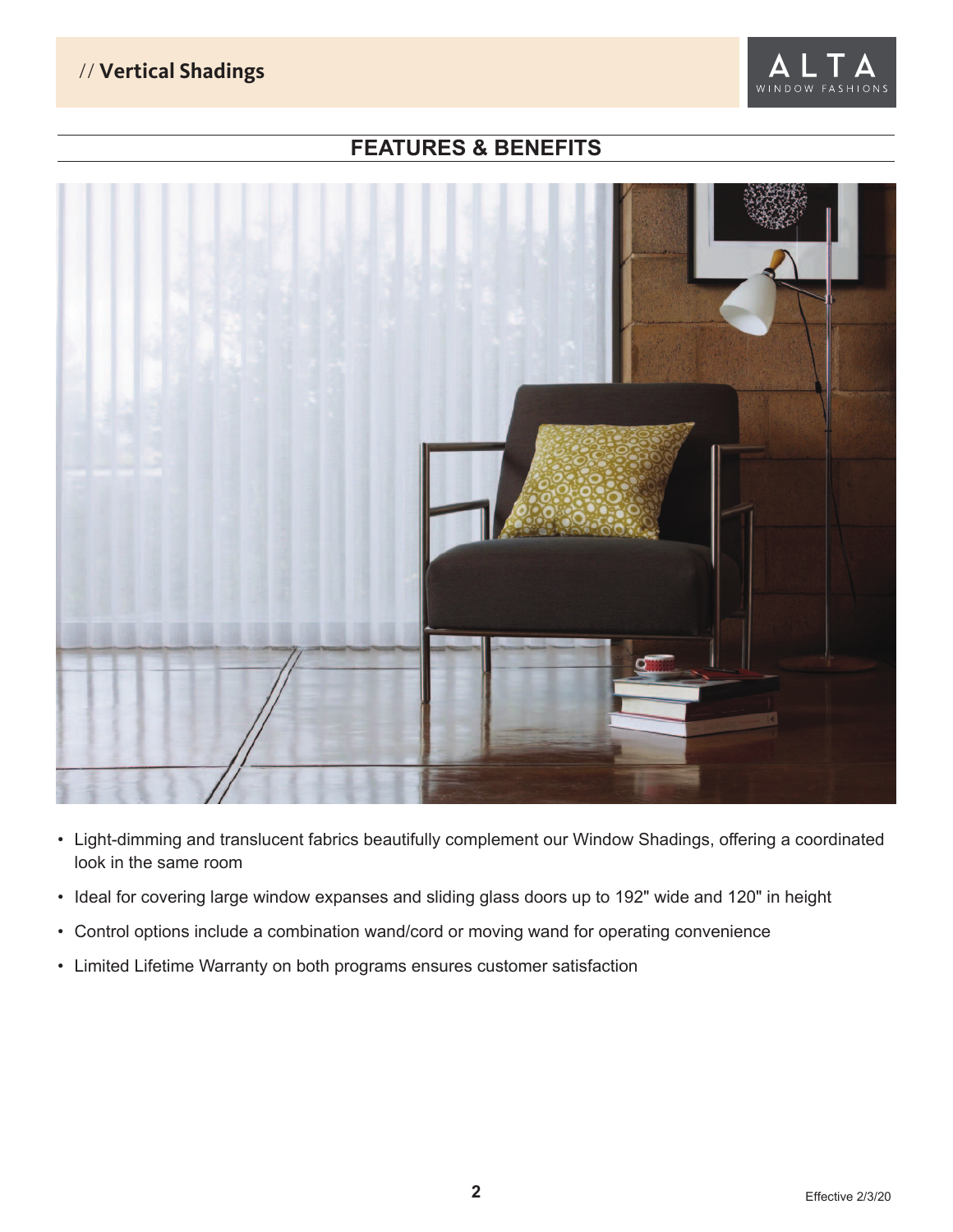# **STYLE INFORMATION AND COLOR CHART**

| <b>Style Name</b>    | <b>Price Group</b> | <b>Color Name</b>    | Color#           |
|----------------------|--------------------|----------------------|------------------|
|                      |                    |                      |                  |
|                      | 1                  | <b>Light White</b>   | <b>TSLF-6780</b> |
|                      | 1                  | Daylight             | <b>TSLF-6781</b> |
| Township             | 1                  | Morning White        | <b>TSLF-6782</b> |
| Translucent          | 1                  | Linen Cloth          | <b>TSLF-6783</b> |
|                      | 1                  | Serenity             | <b>TSLF-6784</b> |
|                      | 1                  | <b>Summer Clouds</b> | <b>TSLF-6785</b> |
|                      |                    |                      |                  |
|                      | $\overline{2}$     | Light White          | <b>TSRD-6780</b> |
|                      | $\overline{2}$     | Daylight             | <b>TSRD-6781</b> |
| Township             | $\overline{2}$     | Morning White        | <b>TSRD-6782</b> |
| Light Dimming        | $\overline{2}$     | Linen Cloth          | <b>TSRD-6783</b> |
|                      | $\overline{2}$     | Serenity             | <b>TSRD-6784</b> |
|                      | $\overline{2}$     | <b>Summer Clouds</b> | <b>TSRD-6785</b> |
|                      |                    |                      |                  |
|                      | 1                  | Alpine White         | <b>LGLF-7780</b> |
|                      | 1                  | <b>Winter Wheat</b>  | <b>LGLF-7781</b> |
| Loggia               | 1                  | <b>Almond Milk</b>   | <b>LGLF-7782</b> |
| Translucent          | 1                  | Soft Taupe           | <b>LGLF-7783</b> |
|                      | 1                  | Antique Lace         | <b>LGLF-7784</b> |
|                      | 1                  | Sandy Beach          | <b>LGLF-7785</b> |
|                      |                    |                      |                  |
|                      | $\overline{2}$     | Alpine White         | <b>LGRD-7780</b> |
|                      | $\overline{2}$     | <b>Winter Wheat</b>  | <b>LGRD-7781</b> |
| Loggia               | $\overline{2}$     | <b>Almond Milk</b>   | <b>LGRD-7782</b> |
| <b>Light Dimming</b> | $\overline{2}$     | Soft Taupe           | <b>LGRD-7783</b> |
|                      | $\overline{2}$     | Antique Lace         | <b>LGRD-7784</b> |
|                      | $\overline{2}$     | Sandy Beach          | <b>LGRD-7785</b> |





Soft, diffused light when sheers are drawn closed and vanes are opened. Increased privacy when vanes are closed.



Unobstructed view when sheers are stacked back. <br>
Partially private view when vanes are slightly rotated.

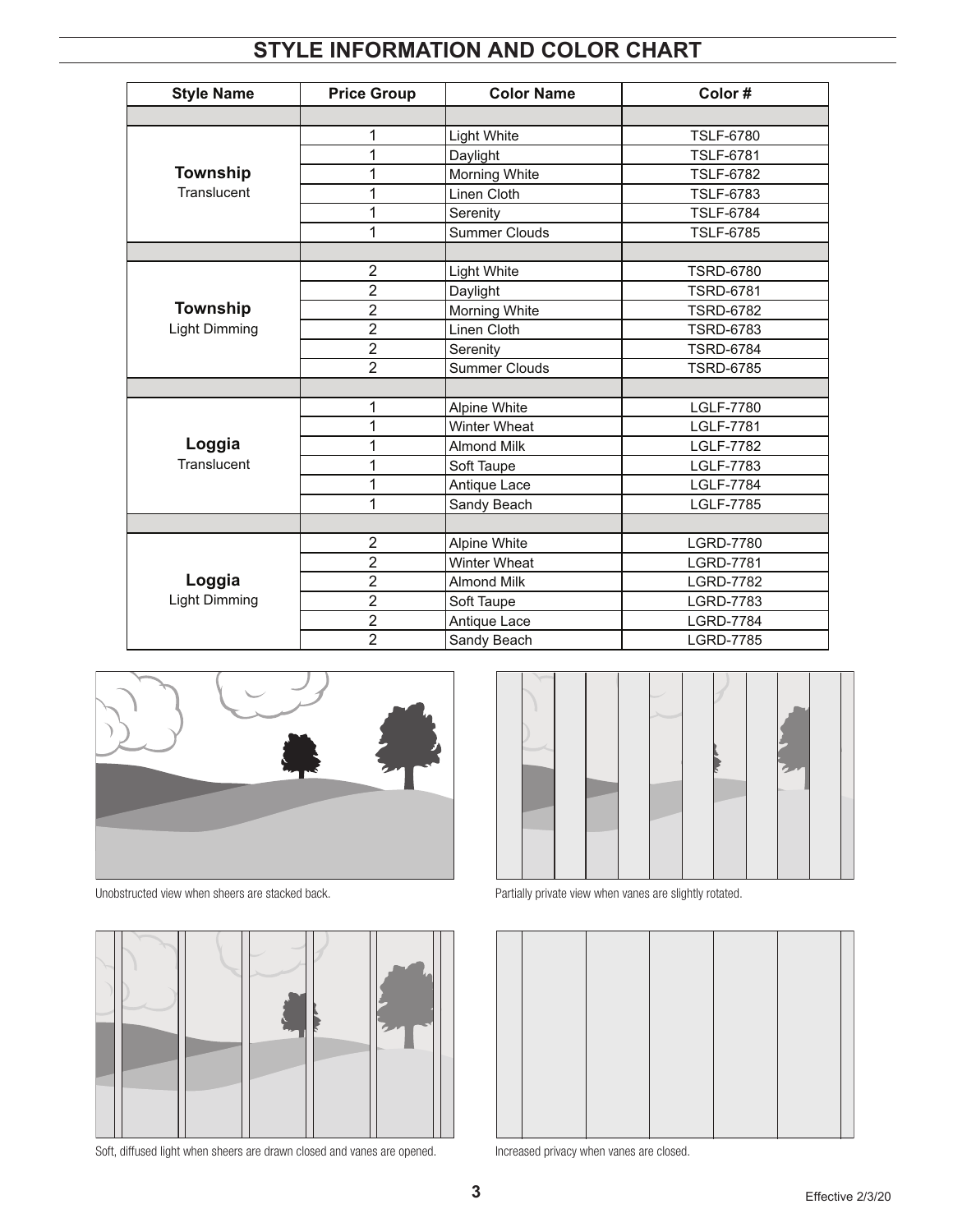

#### **Township – Translucent**

- Daylight, TSLF-6781
- Light White, TSLF-6780
- Linen Cloth, TSLF-6783
- Morning White, TSLF-6782 **•** Serenity, TSLF-6784

**•** Summer Clouds, TSLF-6785

**•** Sandy Beach, LGLF-7785

**Loggia – Translucent •** Almond Milk, LGLF-7782 **•** Alpine White, LGLF-7780 **•** Antique Lace, LGLF-7784

- Soft Taupe, LGLF-7783
- Winter Wheat, LGLF-7781

### **Group 1 Translucent (TSLF, LGLF)**

| <b>WIDTH TO:</b>  | 24"   | 36"                 | 48"       | 54"       | 60"  |      |      | 66" 72" 78" 84"     |           | 90"  | 96"                                          |      |      |      | 108" 120" 132" 144" 156" 174" 192" |      |                |      |
|-------------------|-------|---------------------|-----------|-----------|------|------|------|---------------------|-----------|------|----------------------------------------------|------|------|------|------------------------------------|------|----------------|------|
| <b>HEIGHT TO:</b> |       |                     |           |           |      |      |      |                     |           |      |                                              |      |      |      |                                    |      |                |      |
| 48"               |       | \$924 1146 1340     |           | 1436      | 1542 |      |      |                     |           |      | 1676 1778 1874 1988 2132 2254 2434 2912 3214 |      |      |      | 3444                               | 3652 | 3984 4318      |      |
| 60"               |       | 1018 1274 1514 1628 |           |           | 1760 | 1920 |      | 2036 2148 2284      |           |      | 2444 2596 2806 3302 3630                     |      |      |      | 3870                               | 4110 | 4468           | 4830 |
| 72"               |       | 1114 1436           | 1744 1884 |           | 2036 |      |      |                     |           |      | 2216 2356 2502 2654 2846 3014 3470 4032 4430 |      |      |      | 4736                               | 5050 | 5494 5970      |      |
| 84"               | 1190. | 1560                | 1940      | 2094      | 2264 |      |      |                     |           |      | 2474 2626 2786 2958 3158 3346 3630 4212 4622 |      |      |      | 4932                               |      | 5258 5732 6218 |      |
| 96"               | 1286. | 1684                |           | 2044 2216 | 2398 | 2606 |      |                     |           |      | 2778 2958 3126 3356 3556 3936 4546 4992      |      |      |      | 5332                               | 5686 | 6210 6740      |      |
| 108"              | 1536. | 2014                |           | 2484 2710 | 2976 |      |      | 3260 3490 3718 3948 |           | 4212 | 4460                                         | 4840 | 5430 | 5878 | 6226                               |      | 6578 7110 7654 |      |
| 120"              | 1722  | 2264                | 2814      | 3082      | 3422 | 3766 | 4022 |                     | 4296 4562 | 4868 | 5134                                         | 5592 | 6132 | 6578 | 6928                               | 7282 | 7804           | 8336 |

Note: The color is carried by the sheer fabric. The vanes are always white.

| SIZE STANDARDS - COMBINATION WAND/CORD |      |  |  |  |  |  |
|----------------------------------------|------|--|--|--|--|--|
| Minimum Width                          | 12"  |  |  |  |  |  |
| Maximum Width                          | 192" |  |  |  |  |  |
| Minimum Height                         | 24"  |  |  |  |  |  |
| Maximum Height                         | 120" |  |  |  |  |  |

| SIZE STANDARDS - OPTIONAL MOVING WAND |      |  |  |  |  |  |  |
|---------------------------------------|------|--|--|--|--|--|--|
| Minimum Width                         | 12"  |  |  |  |  |  |  |
| Maximum Width                         | 144" |  |  |  |  |  |  |
| Minimum Height                        | 24"  |  |  |  |  |  |  |
| Maximum Height                        | 100" |  |  |  |  |  |  |

### **OPTIONS: SPECIFY ON ORDER**

#### **• Optional Moving Wand**

**Note:** Moving wand only available with outside mount, side stack.

| <b>Moving Wand Drops</b> |      |  |  |  |  |  |  |  |  |
|--------------------------|------|--|--|--|--|--|--|--|--|
| Ordered Height           | Wand |  |  |  |  |  |  |  |  |
| 24" to 48"               | 23"  |  |  |  |  |  |  |  |  |
| 48-1/8" to 84"           | 30"  |  |  |  |  |  |  |  |  |
| 84-1/8" to 100"          | 4∩"  |  |  |  |  |  |  |  |  |

**• Mounting** – Inside (IB) or Outside (OB) **Important:** Vertical Shadings are not recommended as inside (IB) mounts due to light gaps that occur on the sides of the sheer when vanes are closed.

#### **• Standard Wand/Cord Drops**

| <b>Wand/Cord Drops</b> |                |  |  |  |  |  |  |  |  |
|------------------------|----------------|--|--|--|--|--|--|--|--|
| Ordered                | Standard       |  |  |  |  |  |  |  |  |
| Height                 | Wand/Cord Drop |  |  |  |  |  |  |  |  |
| 24" to 40"             | $21 - 1/4"$    |  |  |  |  |  |  |  |  |
| 40-1/8" to 60"         | $33 - 1/4"$    |  |  |  |  |  |  |  |  |
| 60-1/8" to 85"         | $45 - 1/4"$    |  |  |  |  |  |  |  |  |
| 85-1/8" to 95"         | $57-1/4"$      |  |  |  |  |  |  |  |  |
| 95-1/8" to 105"        | $69 - 1/4"$    |  |  |  |  |  |  |  |  |
| 105-1/8" to 120"       | $75 - 1/4"$    |  |  |  |  |  |  |  |  |

#### **NOTES:**

**Wand/cord drop** is measured from top of fabric. to bottom of wand.

**Optional wand/cord drops** may be specified in any of the standard drop lengths

• Stacking Position - left,right or split **Stack Options:** 



**Split stack add \$380 per vertical shadings**

- **Control Positions**  left or right
- **The Moving Wand** control is located on the side opposite of where the fabric stacks
- **Operation**  Pulling the wand moves the sheers back and forth across the window, and tilting the wand opens and closes the vanes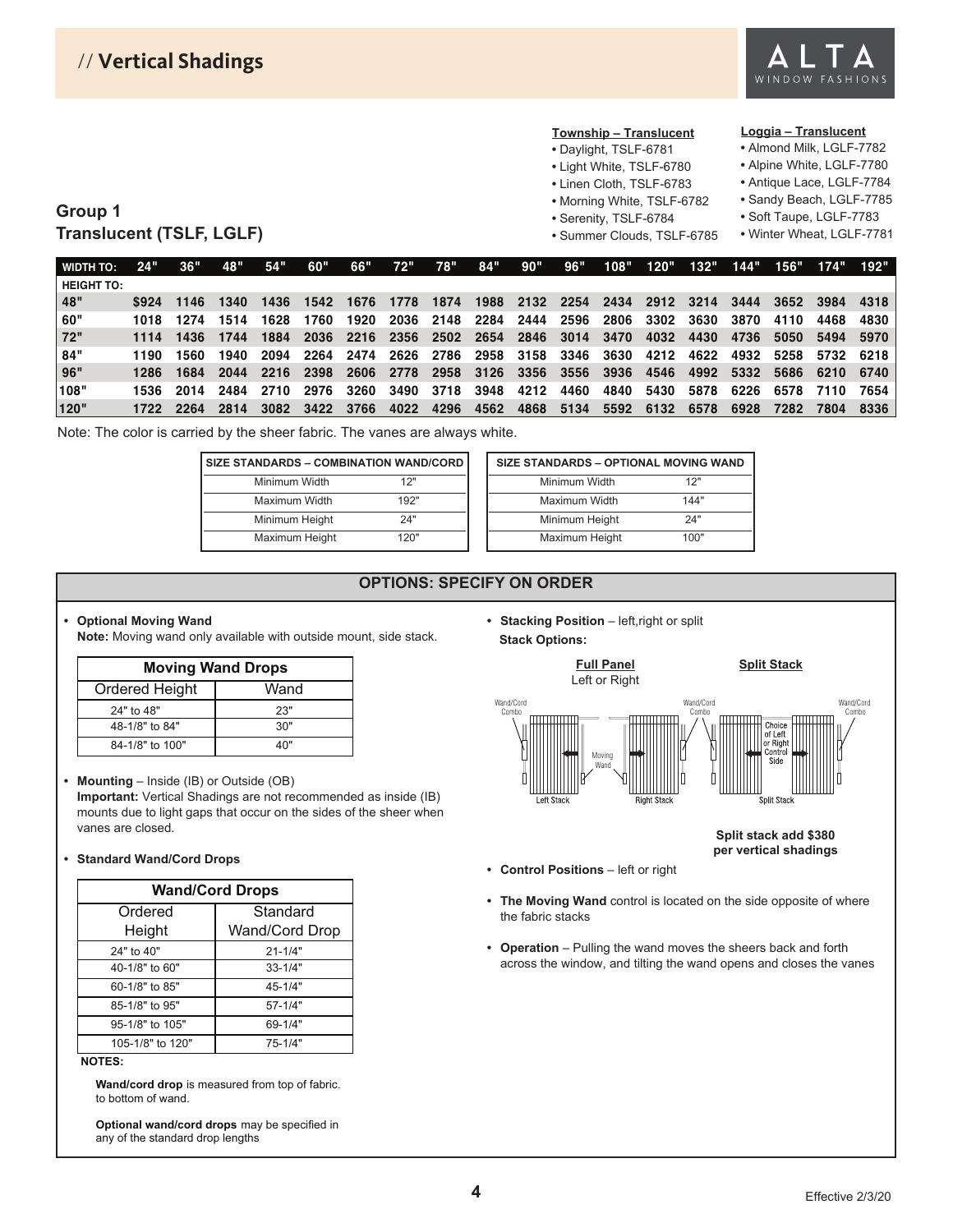

#### **Township – Light Dimming**

- Daylight, TSRD-6781
- Light White, TSRD-6780
- Linen Cloth, TSRD-6783
- Morning White, TSRD-6782
- Serenity, TSRD-6784
- 
- Summer Clouds, TSRD-6785

#### **Loggia – Light Dimming**

- Almond Milk, LGRD-7782
- Alpine White, LGRD-7780
- Antique Lace, LGRD-7784
- Sandy Beach, LGRD-7785
- Soft Taupe, LGRD-7783
- Winter Wheat, LGRD-7781

**Group 2 Light Dimming (TSRD, LGRD)**

| <b>WIDTH TO:</b>  | 24"   | 36"       | 48"       | 54"  | 60"                 |      |      | 66" 72" 78" | 84"       | 90"                                | 96"       |                |                |      |      |                |           | 108" 120" 132" 144" 156" 174" 192" |
|-------------------|-------|-----------|-----------|------|---------------------|------|------|-------------|-----------|------------------------------------|-----------|----------------|----------------|------|------|----------------|-----------|------------------------------------|
| <b>HEIGHT TO:</b> |       |           |           |      |                     |      |      |             |           |                                    |           |                |                |      |      |                |           |                                    |
| 48"               | 1104. | 1372      | 1608      |      |                     |      |      |             |           | 1722 1848 2014 2132 2244 2378 2550 |           | 2710 2918 3490 |                | 3860 |      | 4124 4386      |           | 4784 5180                          |
| 60"               | 1228. | 1536      | 1818      | 1962 |                     |      |      |             |           | 2112 2312 2444 2588 2742 2930 3120 |           | 3368           | 3964           | 4354 | 4640 | 4932           |           | 5362 5798                          |
| 72"               |       | 1332 1732 | 2094      | 2254 | 2444                | 2654 |      |             |           | 2834 2996 3186 3412 3614           |           | 4166           | 4840           | 5324 | 5676 | 6056           |           | 6598 7168                          |
| 84"               | 1428. | 1874      | 2322 2510 |      | 2720                |      |      |             |           | 2966 3148 3346 3548 3792 4022      |           | 4354           | 5050           | 5544 | 5924 | 6314 6882 7460 |           |                                    |
| 96"               | 1542. | 2030      | 2452 2654 |      |                     |      |      |             |           | 2872 3126 3338 3548 3756 4032 4270 |           | 4724           | 5456           | 5990 | 6398 | 6826           | 7452 8088 |                                    |
| 108"              | 1836. | 2416      |           |      | 2976 3252 3578 3916 |      | 4184 |             | 4468 4736 |                                    | 5058 5352 |                | 5798 6512 7044 |      | 7474 | 7892           |           | 8538 9184                          |
| 120"              | 2066  | -2720     | 3376      | 3688 | 4110                | 4516 | 4830 |             | 5154 5484 |                                    | 5846 6170 | 6712           | 7368           | 7892 | 8320 | 8736           |           | 9362 10000                         |

Note: The color is carried by the sheer fabric. The vanes are always white.

| SIZE STANDARDS - COMBINATION WAND/CORD |      |  |  |  |  |  |  |  |
|----------------------------------------|------|--|--|--|--|--|--|--|
| Minimum Width                          | 12"  |  |  |  |  |  |  |  |
| Maximum Width                          | 192" |  |  |  |  |  |  |  |
| Minimum Height                         | 24"  |  |  |  |  |  |  |  |
| Maximum Height                         | 120" |  |  |  |  |  |  |  |

| SIZE STANDARDS - OPTIONAL MOVING WAND |      |  |  |  |  |  |  |
|---------------------------------------|------|--|--|--|--|--|--|
| Minimum Width                         | 12"  |  |  |  |  |  |  |
| Maximum Width                         | 144" |  |  |  |  |  |  |
| Minimum Height                        | 24"  |  |  |  |  |  |  |
| Maximum Height                        | 100" |  |  |  |  |  |  |

### **OPTIONS: SPECIFY ON ORDER**

#### **• Optional Moving Wand**

**Note:** Moving wand only available with outside mount, side stack.

| <b>Moving Wand Drops</b> |      |  |  |
|--------------------------|------|--|--|
| Ordered Height           | Wand |  |  |
| 24" to 48"               | 23"  |  |  |
| 48-1/8" to 84"           | 30"  |  |  |
| 84-1/8" to 100"          | ⊿∩"  |  |  |

#### **• Mounting** – Inside (IB) or Outside (OB)

**Important:** Vertical Shadings are not recommended as inside (IB) mounts due to light gaps that occur on the sides of the sheer when vanes are closed.

#### **• Standard Wand/Cord Drops**

| <b>Wand/Cord Drops</b> |                |  |  |  |
|------------------------|----------------|--|--|--|
| Ordered                | Standard       |  |  |  |
| Height                 | Wand/Cord Drop |  |  |  |
| 24" to 40"             | $21 - 1/4"$    |  |  |  |
| 40-1/8" to 60"         | $33 - 1/4"$    |  |  |  |
| 60-1/8" to 85"         | $45 - 1/4"$    |  |  |  |
| 85-1/8" to 95"         | $57 - 1/4"$    |  |  |  |
| 95-1/8" to 105"        | $69 - 1/4"$    |  |  |  |
| 105-1/8" to 120"       | 75-1/4"        |  |  |  |

#### **NOTES:**

**Wand/cord drop** is measured from top of fabric. to bottom of wand.

**Optional wand/cord drops** may be specified in any of the standard drop lengths

• Stacking Position - left, right or split **Stack Options:** 



**Split stack add \$380 per vertical shadings**

- **Control Positions**  left or right
- **The Moving Wand** control is located on the side opposite of where the fabric stacks
- **Operation**  Pulling the wand moves the sheers back and forth across the window, and tilting the wand opens and closes the vanes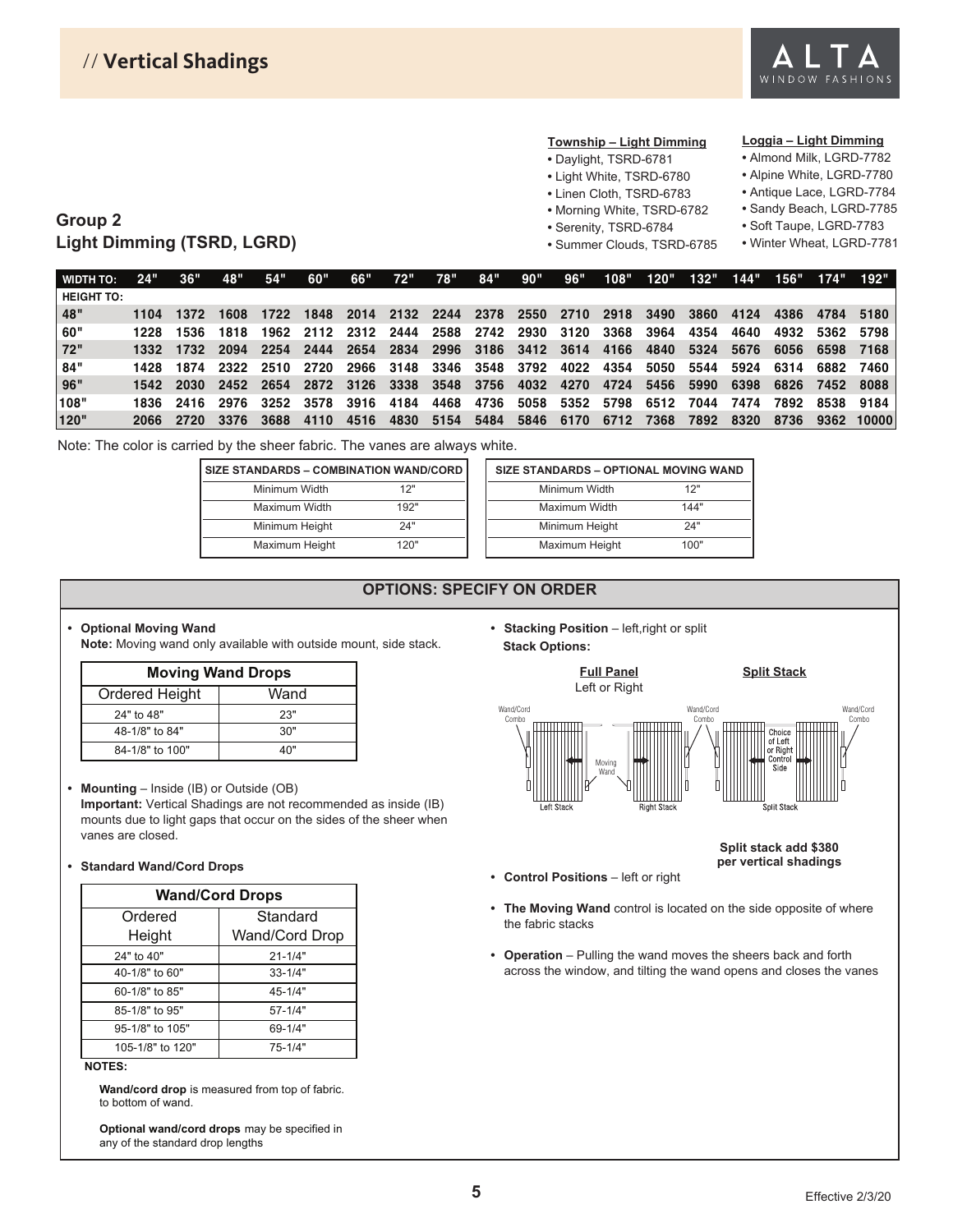# **PRODUCT CONFIGURATION SPECIFICATIONS**

| <b>INSIDE MOUNT</b>                    |            |
|----------------------------------------|------------|
| Minimum casement depth:                | 411        |
| Minimum casement depth, fully recessed | $6 - 1/4"$ |

| <b>OUTSIDE MOUNT</b>                                                                                 |            |  |  |  |
|------------------------------------------------------------------------------------------------------|------------|--|--|--|
| Minimum mounting surface height, standard bracket                                                    | $1 - 1/8"$ |  |  |  |
| Minimum mounting surface height, extension bracket                                                   | $1 - 3/8"$ |  |  |  |
| Recommended top overlap                                                                              | 5"         |  |  |  |
| Recommended minimum overlap per side (and bottom overlap when<br>product does not hang to the floor) | 5"         |  |  |  |
| Recommended bottom clearance, when the vertical sheer hangs to the<br>floor (deduct before ordering) | 1/2"       |  |  |  |

#### **SIDE MOUNT**

Not available with side mount

**Important:** Vertical Shadings are not recommended as inside (IB) mounts due to light gaps that occur on the sides of the sheer when vanes are closed.

**Note:** Moving wand **only** available with outside mount, side stack.

| NOTE: WIDTH AND HEIGHT MAY VARY ± 1/8"                                               |          |  |  |
|--------------------------------------------------------------------------------------|----------|--|--|
| <b>INSIDE MOUNT – Finished Dimensions (allowances taken from ordered dimensions)</b> |          |  |  |
| <b>Fabric Width</b>                                                                  | $-1/4"$  |  |  |
| Headrail width - Side stack                                                          | $-11/2"$ |  |  |
| Headrail width - Split stack                                                         | $-11/4"$ |  |  |
| Fabric height overall                                                                | $-3/4"$  |  |  |
| Top clearance                                                                        | $-1/4"$  |  |  |
| Bottom clearance                                                                     | $-1/2"$  |  |  |

| <b>OUTSIDE MOUNT</b> – Finished Dimensions (allowances taken from ordered dimensions) |               |  |  |  |
|---------------------------------------------------------------------------------------|---------------|--|--|--|
| <b>Fabric Width</b>                                                                   | Ordered width |  |  |  |
| Headrail width - Side stack                                                           | $-11/4"$      |  |  |  |
| Headrail width - Split stack                                                          | -1"           |  |  |  |
| Fabric height overall (for top clearance)                                             | $-1/4"$       |  |  |  |

| height<br>$\cdot$ | $1/4$ " |
|-------------------|---------|
|-------------------|---------|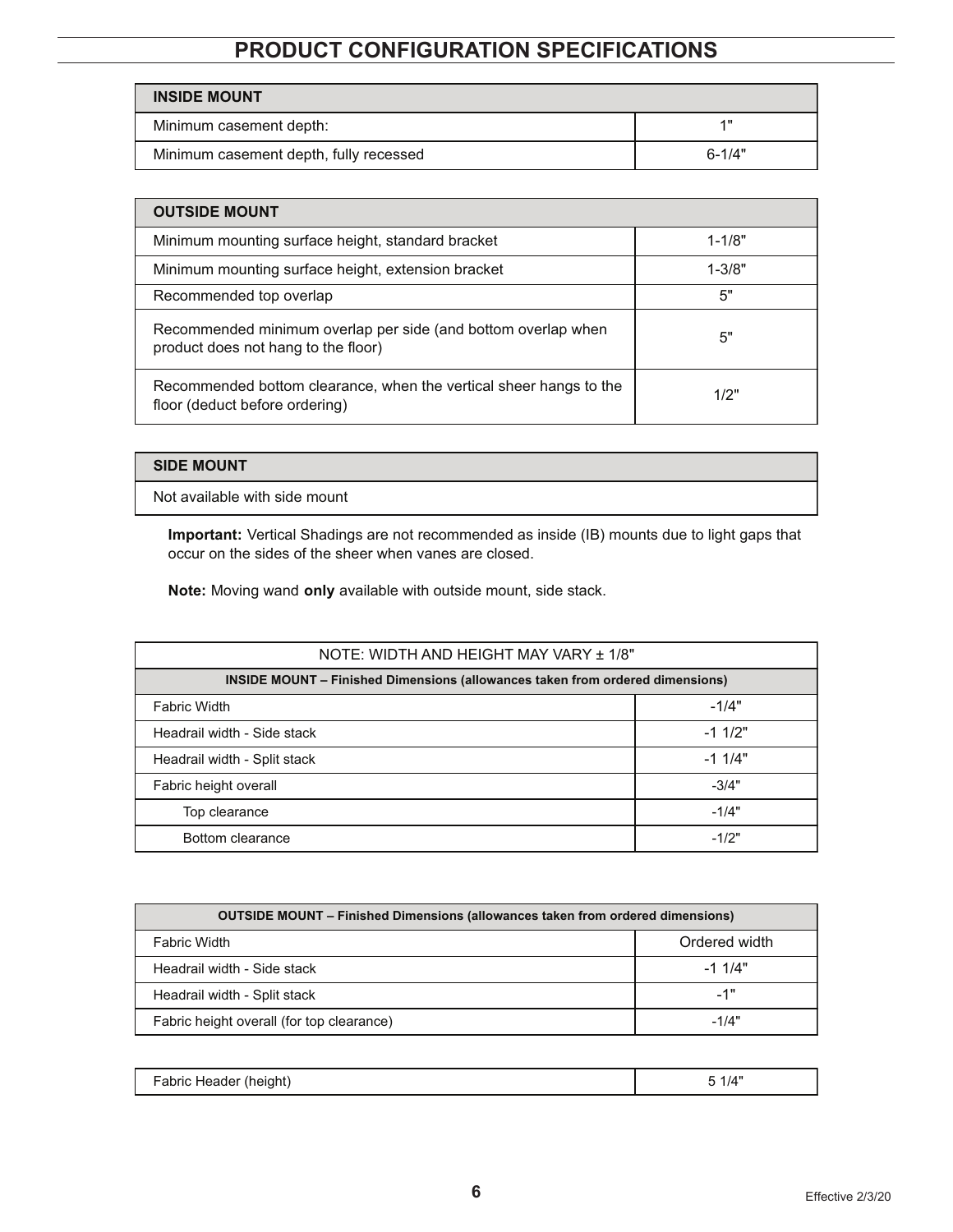## **STACKBACK CHART – OUTSIDE (OB) MOUNT**

**Fabric Stackback** – "Stackback" is the width of the fabric panel when the sheer is fully drawn. This is an important dimension to consider when the customer wants an outside-mounted sheer to completely uncover the window or door opening (see below).

**Using the Stackback Chart** – Determine the desired uncovered width when the sheer is fully drawn. Locate that width on the Stackback chart. Move across the row to find the correct ordered width. The Stackback dimension is shown in the column between the ordered width and uncovered width.

| Side Stack $-3$ 1/2" Vanes |                    |                  |                            |                                                                                                   | Split Stack - 3 1/2" Vanes |                       |                                              |                  |
|----------------------------|--------------------|------------------|----------------------------|---------------------------------------------------------------------------------------------------|----------------------------|-----------------------|----------------------------------------------|------------------|
| Uncovered<br>Width Up      | Stackback<br>Up To | Ordered<br>Width | Uncovered<br>Width Up      | Stackback<br>Up To                                                                                | Ordered<br>Width           | Uncovered<br>Width Up | <b>Stackback</b><br>Up To                    | Ordered<br>Width |
| 4 3/4"                     | 8"                 | 12 3/4"          | 90"                        | 26"                                                                                               | 116"                       | 6 1/8"                | 51/8" (x 2)                                  | 16 3/8"          |
| 7 1/8"                     | 8 1/2"             | 15 5/8"          | 92 1/4"                    | 26 1/2"                                                                                           | 118 3/4"                   | 10 7/8"               | 55/8" (x 2)                                  | 22 1/8"          |
| 91/2"                      | 9"                 | 18 1/2'          | 94 5/8"                    | 27"                                                                                               | 121 5/8"                   | 15 5/8"               | 6 $1/8$ " (x 2)                              | 27 7/8"          |
| 11 7/8"                    | 91/2"              | 21 3/8"          | 97"                        | 27 1/2"                                                                                           | 124 1/2"                   | 20 3/8"               | 65/8" (x 2)                                  | 33 5/8"          |
| 14 1/4"                    | 10"                | 24 1/4"          | 99 3/8"                    | 28"                                                                                               | 127 3/8"                   | 25 1/8"               | 71/8" (x 2)                                  | 39 3/8"          |
| 16 5/8"                    | 10 1/2"            | 27 1/8"          | 101 3/4"                   | 28 1/2"                                                                                           | 130 1/4"                   | 29 3/4"               | 75/8" (x 2)                                  | 45"              |
| 19"                        | 11"                | 30"              | 104 1/8"                   | 29"                                                                                               | 133 1/8"                   | 34 1/2"               | $81/8$ " (x 2)                               | 50 3/4"          |
| 21 3/8"                    | 11 1/2"            | 32 7/8"          | 106 1/2"                   | 29 1/2"                                                                                           | 136"                       | 39 1/4"               | 8 5/8" (x 2)                                 | 56 1/2"          |
| 23 3/4"                    | 12"                | 35 3/4"          | 108 7/8"                   | 30"                                                                                               | 138 7/8"                   | 44"                   | 91/8" (x 2)                                  | 62 1/4"          |
| 26 1/8"                    | 12 1/2"            | 38 5/8"          | 111 1/4"                   | 30 1/2"                                                                                           | 141 3/4"                   | 48 3/4"               | 95/8" (x 2)                                  | 68"              |
| 28 1/2"                    | 13"                | 41 1/2"          | 113 5/8"                   | 31"                                                                                               | 144 5/8"                   | 53 1/2"               | 10 $1/8$ " (x 2)                             | 73 3/4"          |
| 30 7/8"                    | 13 1/2"            | 44 3/8"          | 116"                       | 31 1/2"                                                                                           | 147 1/2"                   | 58 1/4"               | 10 $5/8$ " (x 2)                             | 79 1/2"          |
| 33 1/8"                    | 14"                | 47 1/8"          | 118 3/8"                   | 32"                                                                                               | 150 3/8"                   | 62 7/8"               | 11 $1/8$ " (x 2)                             | 85 1/8"          |
| 35 1/2"                    | 14 1/2"            | 50"              | 120 5/8"                   | 32 1/2"                                                                                           | 153 1/8"                   | 67 5/8"               | 11 $5/8$ " (x 2)                             | 90 7/8"          |
| 37 7/8"                    | 15"                | 52 7/8"          | 123"                       | 33"                                                                                               | 156"                       | 72 3/8"               | 12 $1/8$ " (x 2)                             | 96 5/8"          |
| 40 1/4"                    | 15 1/2"            | 55 3/4"          | 125 3/8"                   | 33 1/2"                                                                                           | 158 7/8"                   | 77 1/8"               | 12 5/8" (x 2)                                | 102 3/8"         |
| 42 5/8"                    | 16"                | 58 5/8"          | 127 3/4"                   | 34"                                                                                               | 161 3/4"                   | 81 7/8"               | 13 $1/8$ " (x 2)                             | 108 1/8"         |
| 45"                        | 16 1/2"            | 61 1/2"          | 130 1/8"                   | 34 1/2"                                                                                           | 164 5/8"                   | 86 5/8"               | 13 5/8" (x 2)                                | 113 7/8"         |
| 47 3/8"                    | 17"                | 64 3/8"          | 132 1/2"                   | 35"                                                                                               | 167 1/2"                   | 91 1/4"               | 14 $1/8$ " (x 2)                             | 119 1/2"         |
| 49 3/4"                    | 17 1/2"            | 67 1/4"          | 134 7/8"                   | 35 1/2"                                                                                           | 170 3/8"                   | 96"                   | 14 5/8" (x 2)                                | 125 1/4"         |
| 52 1/8"                    | 18"                | 70 1/8"          | 137 1/4"                   | 36"                                                                                               | 173 1/4"                   | 100 3/4"              | 15 $1/8$ " (x 2)                             | 131"             |
| 54 1/2"                    | 18 1/2"            | 73"              | 139 5/8"                   | 36 1/2"                                                                                           | 176 1/8"                   | 105 1/2"              | 155/8" (x 2)                                 | 136 3/4"         |
| 56 7/8"                    | 19"                | 75 7/8'          | 142"                       | 37"                                                                                               | 179"                       | 110 1/4"              | 16 $1/8$ " (x 2)                             | 142 1/2"         |
| 59 1/4"                    | 19 1/2"            | 78 3/4"          | 144 3/8"                   | 37 1/2"                                                                                           | 181 7/8"                   | 115"                  | 16 5/8" (x 2)                                | 148 1/4"         |
| 61 1/2"                    | 20"                | 81 1/2"          | 146 3/4"                   | 38"                                                                                               | 184 3/4"                   | 119 5/8"              | 17 $1/8$ " (x 2)                             | 153 7/8"         |
| 63 7/8"                    | 20 1/2"            | 84 3/8"          | 149 1/8"                   | 38 1/2"                                                                                           | 187 5/8"                   | 124 3/8"              | 17 $5/8$ " (x 2)                             | 159 5/8"         |
| 66 1/4"                    | 21"                | 87 1/4"          | 151 3/8"                   | 39"                                                                                               | 190 3/8"                   | 129 1/8"              | 18 1/8" (x 2)                                | 165 3/8"         |
| 68 5/8"                    | 21 1/2"            | 90 1/8"          | 152 1/2"                   | 39 1/2"                                                                                           | 192"                       | 133 7/8"              | 18 5/8" (x 2)                                | 171 1/8"         |
| 71"                        | 22"                | 93"              |                            |                                                                                                   |                            | 138 5/8"              | 19 1/8" (x 2)                                | 176 7/8"         |
| 73 3/8"                    | 22 1/2"            | 95 7/8"          | Notes:                     |                                                                                                   |                            | 143 3/8"              | 19 5/8" (x 2)                                | 182 5/8"         |
| 75 3/4"                    | 23"                | 98 3/4"          |                            | • The maximum uncovered width of side stack                                                       |                            | 148"                  | 20 1/8" (x 2)                                | 188 1/4"         |
| 78 1/8"                    | 23 1/2"            | 101 5/8"         | sheers is 152 1/2".        |                                                                                                   |                            | 150 3/4"              | 20 5/8" (x 2)                                | 192"             |
| 80 1/2"                    | 24"                | 104 /12"         |                            | • Include in your uncovered width measurement<br>the desired amount of fabric overlap on the side |                            |                       |                                              |                  |
| 82 7/8"                    | 24 1/2"            | 107 3/8"         | opposite the fabric stack. |                                                                                                   |                            | Notes:                |                                              |                  |
| 85 1/4"                    | 25"                | 110 1/4"         |                            |                                                                                                   |                            |                       | • The maximum uncovered width of split stack |                  |

**NOTE:** • The above stackback charts account for typical stacking. As with any textile product, some variation is typical.

87 5/8" 25 1/2" 113 1/8"



• Traveling Wand™ system is not available in a

split stack configuration.

sheers is 150 3/4".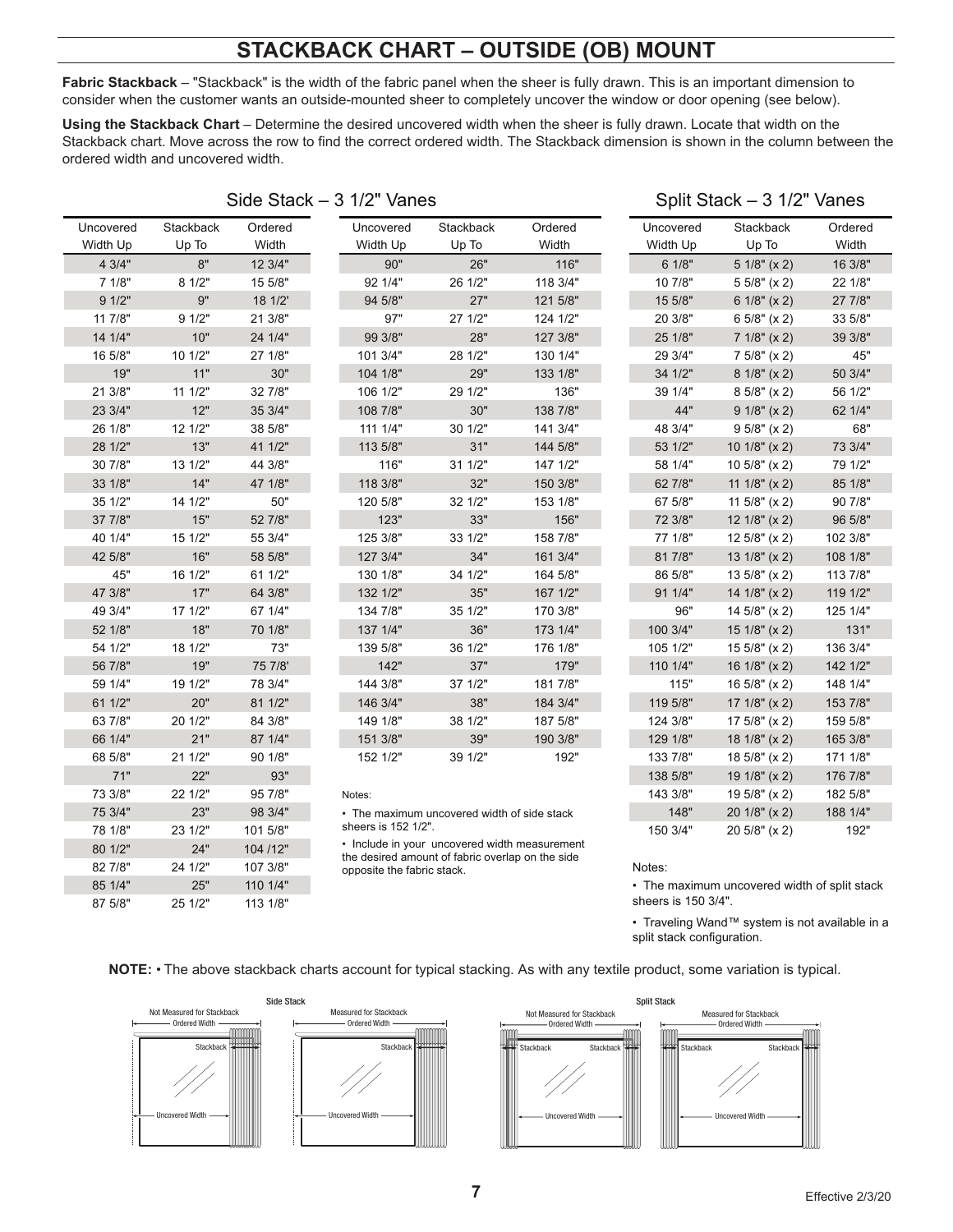### **STACKBACK**